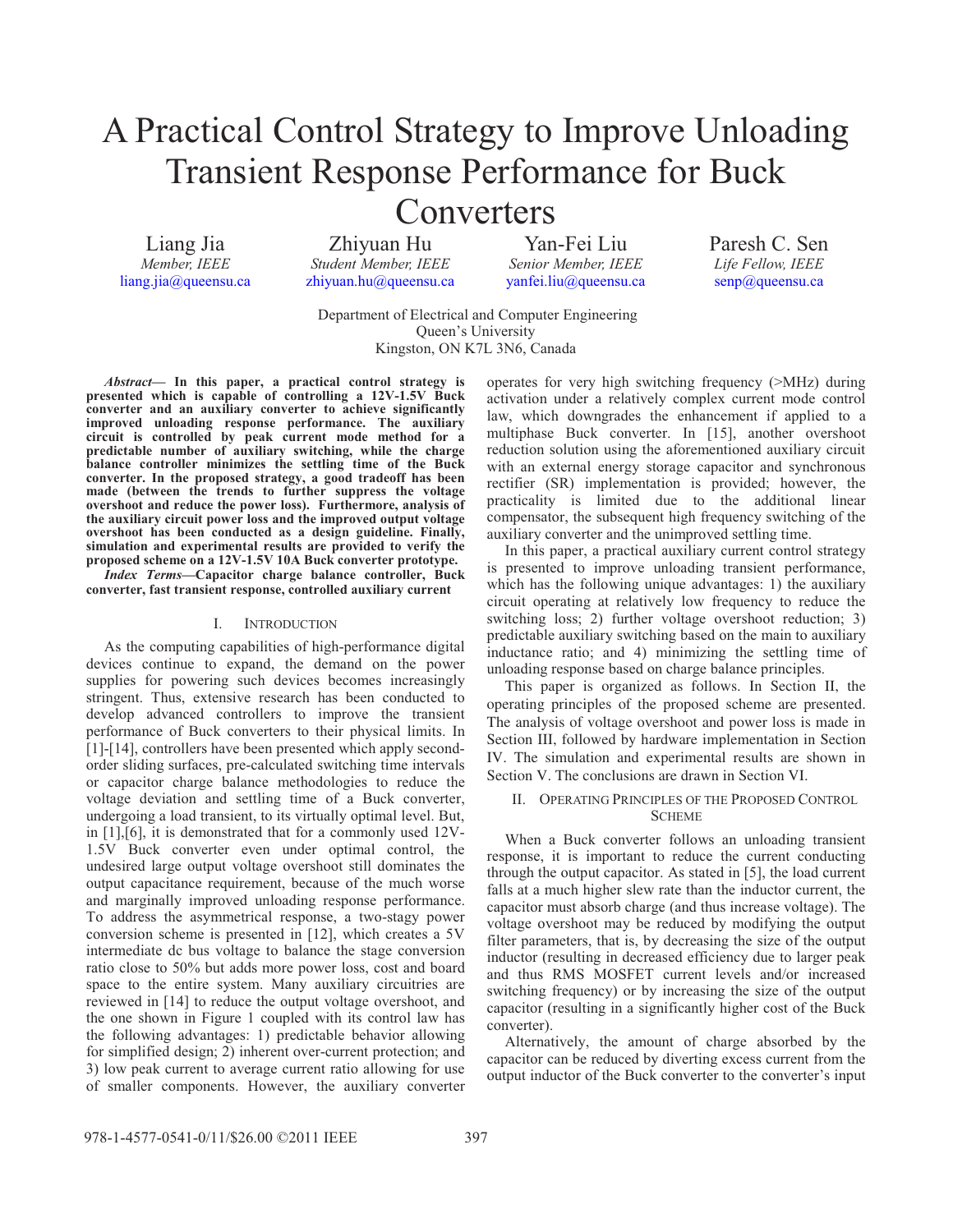through operation of the proposed controlled auxiliary circuit. As will be shown, a large reduction in the output voltage overshoot can be realized by the addition of a small inductor, MOSFET, and diode. The auxiliary circuit can be modeled as a controlled current source, drawing current from the output capacitor of the Buck converter and transferring it to the input of the Buck converter. Figure 1 shows the model of such method when used with a synchronous Buck converter. The auxiliary current is only active during step-down load current transients (i.e., before and after an unloading transient, the circuit operates as a conventional Buck or synchronous Buck converter).



Figure 1 Simplified model of the proposed CAC

Figure 2 shows one possible implementation of the auxiliary circuit used in this paper. An alternate implementation would involve using a second MOSFET (in lieu of *Daux*) for synchronous rectification. As is shown, the auxiliary circuit resembles a small boost converter connected in antiparallel with the Buck converter.



Figure 2 MOSFET-diode implementation of the CAC

In [14], a controlled auxiliary current (CAC) is presented to improve the transient response of a Buck converter as shown in Figure 3. The duration of activation of the auxiliary current is regulated. That method has the following advantages:

1) predictable behavior allowing for simplified design; 2) inherent over-current protection; 3) low peak current to average current ratio allowing for use of smaller components.



Figure 3 Peak current mode, constant off-time operation of the proposed controller

This method also estimates the magnitude of the unloading transient and sets the auxiliary current proportional to the transient magnitude. This allows for greater design flexibility and increases the auxiliary circuit efficiency for unloading transients of lower magnitude. The auxiliary is controlled by using constant off time peak current control scheme.

However, this controller is not suitable for multiphase Buck converters due to the high switching frequency of the auxiliary circuit. For example, in order to maintain the average value of the auxiliary current for a two phase Buck converter with 360nH per phase output inductance, the switching frequency of the auxiliary switch will be reaching above 5MHz, resulting in highly increased switching losses, gate drive losses and auxiliary MOSFET driver cost. Also, the controller design is relatively complex with constant *Taux\_off* delay time injection, load current estimation, and filtered current sensing. Above all, because of the low initial auxiliary current peak, the overshoot of this control scheme is not optimal/near-optimal, even though the current level is adjustable.

Although a similarly designed auxiliary circuit is employed for improving the unloading transient performance (see Figure 2), several unique merits of the proposed control strategy will be discussed in this paper (through details in Section III). The proposed BCM peak current mode (PCM) controlled auxiliary current (CAC) is shown in Figure 4. During steady state operation or step-up loading transient, the CAC is deactivated and the main Buck converter is regulated by an analog charge balance controller (discussed in [17], but other CBC controllers/schemes are also applicable) [16]. When the unloading transient happens, the CAC will be operated for rapidly removing the extra capacitor charge energy back to the input source through the Schottky diode *Daux*. The operations of the CAC and the proposed control strategy are described as follows (see Figure 4):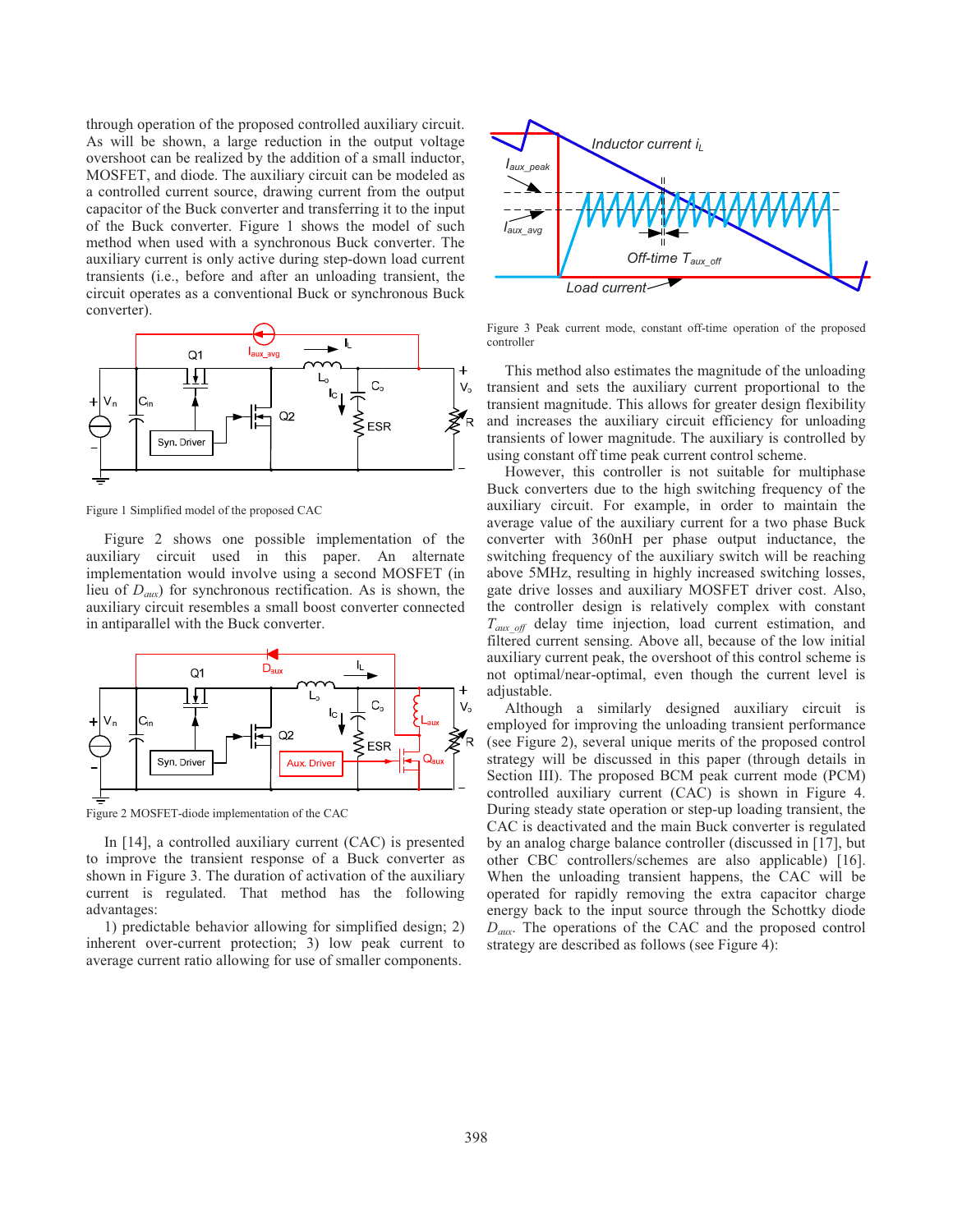

Figure 4 BCM Peak current mode (PCM) CAC and normal CBC operation waveforms

1. It is assumed that the unloading transient happens at  $t_0$ , triggering the proposed control scheme to minimize the output voltage overshoot;

2. The main switch *Q*1 will immediately turn off to reduce the additional capacitor charge at  $t_0$ , while, the S/H circuit sets the peak current reference value  $I_{aux\ p k-pk}$  by holding the output of the capacitor current sensing circuit (see Figure 13);

3. The auxiliary circuit will be controlled using peak current (at *Iaux\_pk-pk*) mode method in BCM (see Figure 4), which can be approximately modeled as a current source connected between output capacitor and input voltage source to minimize the output voltage overshoot (see Figure 1).

4. After a predictable *n* (to be calculated later in Section III, A) cycles of auxiliary switching, the output voltage will recover to the reference voltage  $V_{ref}$  at  $t_1$  and the normal CBC controller will take over the regulation such that the settling time can be optimized.

From the settling time point of view, when we set the BCM peak current at *Iaux\_pk-pk*, equivalently, the average auxiliary current *Iaux\_avg* will be half of the transient load current step value  $\Delta I_o$ , that is,  $I_{aux\_avg}$ =1/2  $\Delta I_o$ . Therefore, the auxiliary current can rapidly balance the capacitor charge at *t*1.

On the contrary, without the help of CAC, the output capacitor will be charged by the current of  $(I_L - I_{o2})$  until  $t_1$ . Therefore, the CBC controller requires the negative portion of inductor current to discharge the capacitor. As soon as the capacitor charge is balanced and the output voltage will recover to  $V_{ref}$  at  $t_3$  for normal CBC controller [5][17]. In conclusion, the CAC coupled with CBC controller can significantly reduce the settling time.

Furthermore, in Figure 5, it reveals that in order to meet the overshoot requirement at 50mV under 10A step-down load transient,  $630\mu$ F output capacitance is required for CBC controlled Buck converter without CAC, while, by using the proposed BCM PCM controlled CAC, the required output capacitance can be reduced by  $73.0\%$  to  $170\mu$ F. As a result, the output capacitance can be implemented with ceramic

capacitors, resulting in reduced motherboard area and improved output voltage ripple.



Figure 5 Estimated voltage overshoot for various output capacitance with and without BCM PCM CAC for an unloading transient of  $10A$  ( $V<sub>in</sub>=12V$ , *Vo*=1.5V, *Lo*=1uH, *Laux*=100nH)

Several unique advantages of the proposed control strategy will be discussed in this paper (through details in Section III). Firstly, the auxiliary current (CAC) will be operated in the boundary condition mode (BCM) at reduced switching frequency (the CAC falls to zero at the end of each switching cycle), such that the switching power loss can be decreased and a commonly used PWM driver can be used to drive the auxiliary switch *Q*1. Also, because of the higher initial peak current of the auxiliary inductor, the output voltage overshoot will be lower compared to the previous scheme in [14]. Furthermore, according to the design ratio between main output inductance  $(L_0)$  and the auxiliary inductance  $(L_{aux})$ , the number of auxiliary switching cycles is predictable, which enhances the reliability of the proposed control scheme. For example, if the output inductance  $L_0 = 1 \mu H$  and the auxiliary induction  $L_{aux} \approx 100$ nH, the number of auxiliary switching cycles will be *n*=9. And the proposed scheme can be simply scaled and extended to multiphase Buck converter with much lower equivalent output inductance. But on the other hand, in this circumstance, previous schemes may badly suffer from the impossibly high frequency switching or low auxiliary inductance for maintaining the average auxiliary current level.

# III. VOLTAGE OVERSHOOT ESTIMATION AND AUXILIARY CIRCUIT POWER LOSS ANALYSIS

# *A. Overshoot Estimation with the Proposed Strategy of Controlled Auxiliary Current*

Without loss of generality, it is assumed that the auxiliary circuit is switched for *n* times under BCM PCM control, where integer *n* is the number of auxiliary switching cycles. The instantaneous output voltage variation can be expressed as (1) for two intervals depending on the ON/OFF state of the auxiliary circuit and the  $\hat{N}^{\text{th}}$  time of switching, where  $T_{\text{aux}}$  is the switching period of the auxiliary current and *daux* is the duty cycle of the auxiliary converter.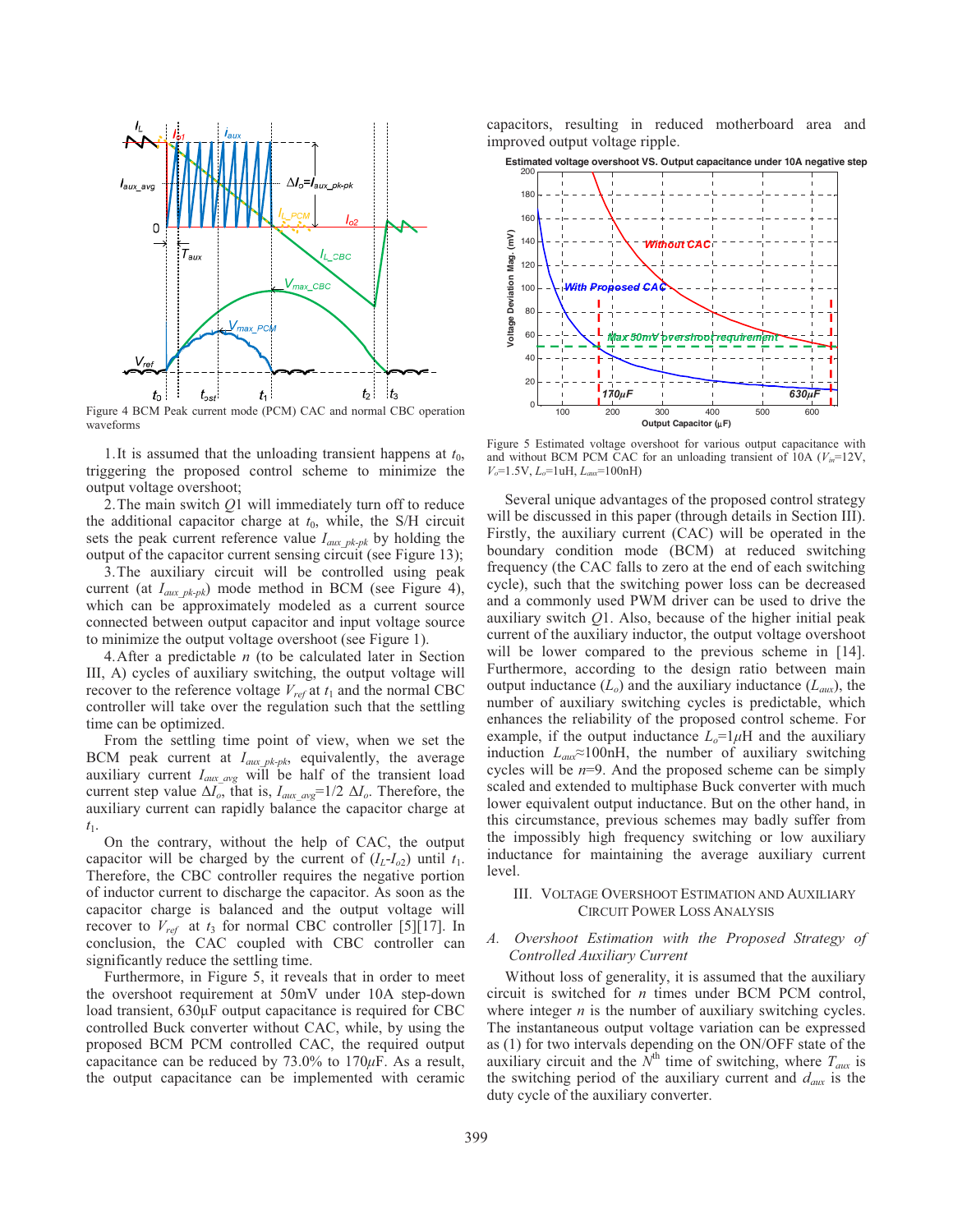$$
\Delta v_{o}(t) = \begin{cases}\n\frac{1}{C_{o}} \left[ \Delta I_{o} \cdot t - \frac{V_{o}}{2L_{o}} t^{2} - \frac{N \cdot \Delta I_{o} \cdot T_{\text{max}}}{2} - \int_{0}^{(t-N \cdot T_{\text{max}})} \frac{V_{o}}{L_{\text{max}}} t \cdot dt \right] \\
(NT_{\text{max}} \leq t < NT_{\text{max}} + d_{\text{max}} T_{\text{max}})(N = 0, 1, 2 \dots, n) \\
\frac{1}{C_{o}} \left[ \Delta I_{o} \cdot t - \frac{V_{o}}{2L_{o}} t^{2} - \frac{N \cdot \Delta I_{o} \cdot T_{\text{max}}}{2} - \frac{V_{in} - V_{o}}{2V_{in}} T_{\text{max}} \Delta I_{o} \right] \\
-\int_{(t-N \cdot T_{\text{max}} - d_{\text{max}} T_{\text{max}})}^{T_{\text{max}}}(V_{in} - V_{o})(T_{\text{max}} - t) \right] dt \\
(NT_{\text{max}} + d_{\text{max}} T_{\text{max}} \leq t < (N+1) T_{\text{max}})(N = 0, 1, 2 \dots, n)\n\end{cases} \tag{1}
$$

The output overshoot/maximum voltage will occur at the time  $t_{\text{est}}$  in (2), when the derivative of the equation (1) is zero during the (*N'*+1)th switching, where *N'* is calculated in the equation (3) depending on the parity of *n*.

$$
t_{ost} = \frac{D_{aux} + N'}{D_{aux} + n} \cdot n_{aux}
$$
 (2)

$$
N' = \begin{cases} \frac{n-1}{2} & \text{(when } n \text{ is odd)}\\ \frac{n}{2} - 1 & \text{(when } n \text{ is even)} \end{cases}
$$
(3)

Based on the average auxiliary current *Laux\_avg* without considering the auxiliary inductor current ripple under the BCM peak current control, a simplified equation is provided as practical method to calculate the overshoot in the equation (4). The symbols  $L_o$ ,  $C_o$ ,  $ESR$ ,  $\Delta I_o$ ,  $V_o$  and  $L_{aux}$  represent the output inductance, output capacitance, equivalent series resistance, load step value, output voltage and the auxiliary inductance, respectively.

$$
\Delta V_o \approx \frac{ESR \cdot C_o^2 \cdot V_o^2 + \left(\frac{\Delta I_o}{2}\right)^2 \cdot L_o^2}{2V_o \cdot L_o \cdot C_o} + \frac{\left(\frac{\Delta I_o}{2}\right)^2 \cdot L_{aux}^2}{2V_o \cdot C_o} \tag{4}
$$

Another advantage of the proposed scheme is that under a certain value of step-down load transient, the number *n* of auxiliary switching can be predicted using the input and output voltage information as well as the inductance ratio of *Lo* and *Laux*. The number of switching n can be estimated using the equation (5), where  $[]_{int}$  indicates the rounding down operation. It is noted that *n* is independent on the load transient step value  $\Delta I_o$ .

$$
n = \left[ \frac{(V_{in} - V_o)L_o}{L_{aux} \cdot V_{in}} + 0.5 \right]_{int}
$$
 (5)

Figure 6 shows the relationship between the number of auxiliary switching cycles *n* (as well as the ratio of  $L_0/L_{aux}$ ) and the auxiliary inductance value under different output voltages  $V<sub>o</sub>$ . So based on the power circuit design parameters (*Vin*, *Vo*. *Lo*, and *Laux*), the necessary cycles of auxiliary switching for fast recovering the overshoot can be counted by a counter for *n*. By this means, it becomes very straight forward for the CBC controller to deactivate the CAC (as soon as the count reaches *n*).



Figure 6 Number of auxiliary switching cycles *n* (as well as the ratio of  $L_o/L_{aux}$ ) and the auxiliary inductance value under different output voltages  $V_o$ 

Figure 7 illustrates the impact of rounding down operation of *n* on the settling time. In Figure 7(a) the CAC will be deactivated before the inductor current reaches the new load level  $I_{o2}$ . A second overshoot occurs and the settling time is longer than the ideal case shown in Figure 4. On the contrary, as shown in Figure 7(b), the CAC activates longer than required, so that a voltage undershoot appears and increases the settling time, too. However, it is noted that the output overshoot equations in (1) are still valid because they are actually not dependent on the number of *n*. And the time instant *tost* can be expressed more generally in (6).



Figure 7 The effect of rounding down operation of n on the settling time, (a)  $[(V_{in} - V_o)/V_{in} * L_o/L_{aux}]$ -n<0.5;(b)  $[(V_{in} - V_o)/V_{in} * L_o/L_{aux}]$ -n≥0.5

Figure 8 gives the overshoot voltage for various numbers of auxiliary switching cycles using the proposed BCM PCM controlled auxiliary current. By choosing proper auxiliary inductance *Laux*, the number of auxiliary switching *n* can be controlled according to the equation (5).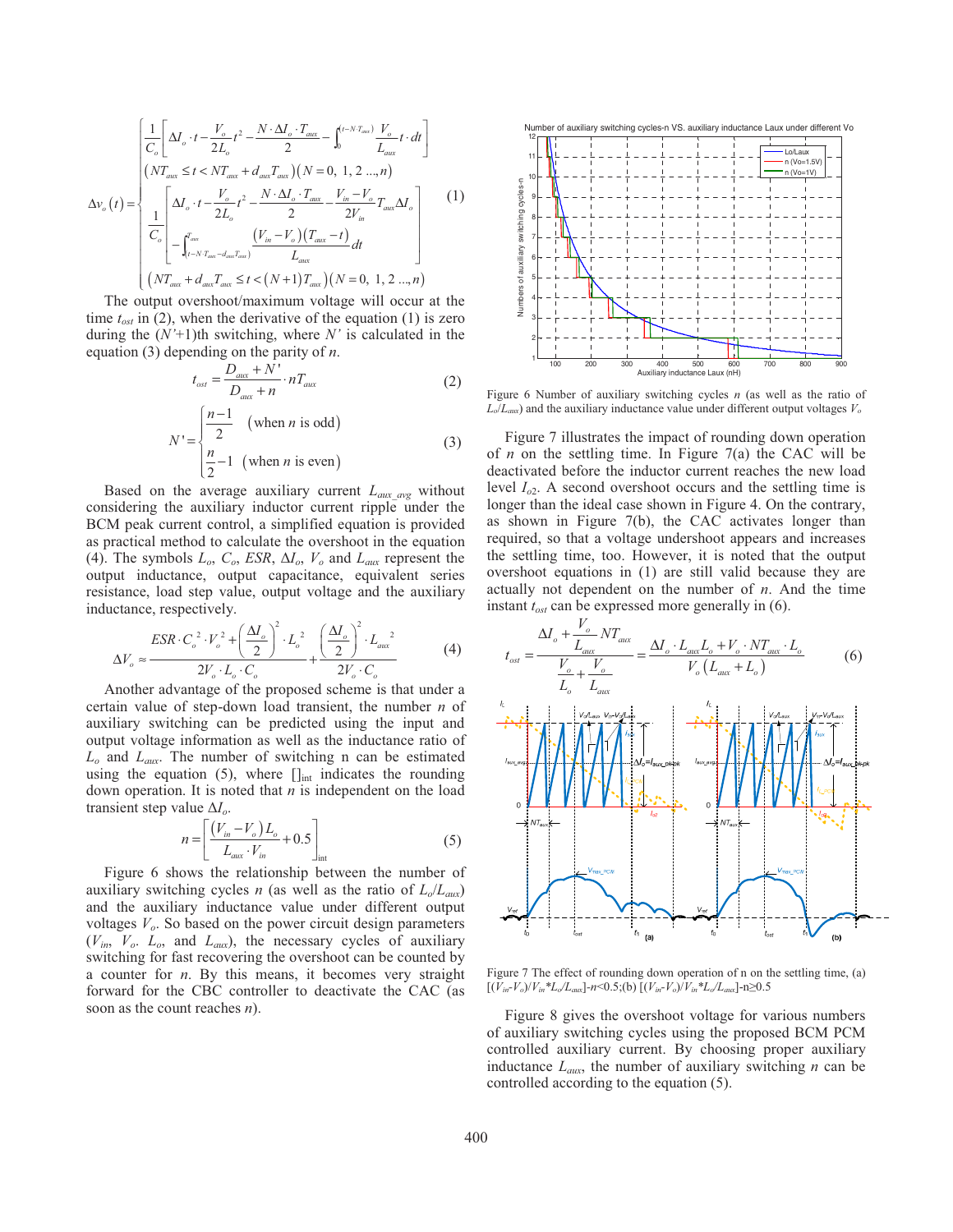

Figure 8 Estimated voltage overshoot for various times of CAC switching and different output capacitance for an unloading transient of 10A  $(V_{in}=12V)$ , *Vo*=1.5V, *Lo*=1uH)

For example, as shown in Figure 9, *n*=1 means that in order to meet the overshoot requirement, the auxiliary circuit will be activated for one switching cycle during the unloading transient which can be achieved by selecting *Laux*=875nH and output capacitance  $C_0 = 300 \mu$ F, as shown in Figure 9(a). And for *n*=5, the auxiliary circuit will be activated for 5 switching cycles with selecting  $L_{aux}$ =175nH and  $C_o$ =185 $\mu$ F as shown in Figure 9 (b).



Figure 9 Controlled auxiliary current switching for n cycles by selecting different *Laux* (a)n=1, Laux=875nH; (b)n=5, Laux=175nH (*Vin*=12V, *Vo*=1.5V, *Lo*=1uH)

It is also noted from Figure 8 that the lower the auxiliary inductance  $L_{aux}$  is, the more the number *n* of auxiliary switching cycles and the better the unloading transient performance will be. However, from the simulation result shown in Figure 6, the improvement is marginal when the auxiliary inductance *Laux* becomes too small (i.e. *Laux*<100nH,  $n$ >9) but on the contrary, low  $L_{aux}$  will increase the auxiliary switching frequency *faux* and harm the overall efficiency due to the more cycles of auxiliary switching.

In Figure 10, it shows that the switching frequency of the auxiliary FET *faux* increases linearly with the number of switching *n*. When the switching frequency  $f_{\text{aux}}$  is much higher than 1MHz, the cost of the auxiliary MOSFET driver will increase dramatically, resulting in extra/high cost of the CAC implementation. Therefore, design compromise should be made for output voltage overshoot and switching frequency/switching loss the auxiliary circuit.



Figure 10 The plot of switching frequency  $f_{\text{aux}}$  versus the number *n* of switching cycles

#### *B. Auxiliary Circuit Power Loss Analysis*

There are three main sources of conduction loss pertaining to the proposed circuit [14]: the auxiliary inductor  $L_{aux}$ , the auxiliary FET *Qaux* and the auxiliary diode *Daux*.

By calculating the RMS auxiliary current in (7), the inductor conduction loss can be calculated but in the loss analysis due to the very low DCR and sensing resistance *RLaux* of the auxiliary inductor  $L_{aux}$  (about 0.2m $\Omega$  in total). The auxiliary inductor conduction loss is in 10mW order and ignored.

$$
I_{\text{aux}(rms)} = I_{\text{aux}\_\text{avg}} \sqrt{1 + \frac{1}{3} \left( \frac{I_{\text{aux}\_\text{pk-pk}}}{2 I_{\text{aux}\_\text{avg}}} \right)^2}
$$
 (7)

The RMS current of the auxiliary FET and the average current of the auxiliary diode can be calculated using (8) and (9).

$$
I_{Qaux(ms)} = I_{aux\_avg} \cdot \sqrt{\frac{V_{in} - V_o}{V_{in}}} \sqrt{1 + \frac{1}{3} \left( \frac{I_{aux\_pk-pk}}{2I_{aux\_avg}} \right)^2}
$$
(8)

$$
I_{Daux(\alpha \vee g)} = I_{aux\_avg} \left( 1 - \frac{V_{in} - V_o}{V_{in}} \right)
$$
 (9)

The conduction loss for the auxiliary FET and auxiliary diode can be calculated using (10) and (11).

$$
P_{con\_Qaux} = I^2_{Qaux(ms)} \cdot R_{Qaux}
$$
\n(10)

$$
P_{con\_Daux} = I_{Daux(rms)} \cdot V_{diode} \tag{11}
$$

Since a Schottky diode is utilized, it is assumed that the switching loss of the diode is negligibly small compared to the FET switching loss and the total conduction loss. Generally, the switching loss for the auxiliary FET can be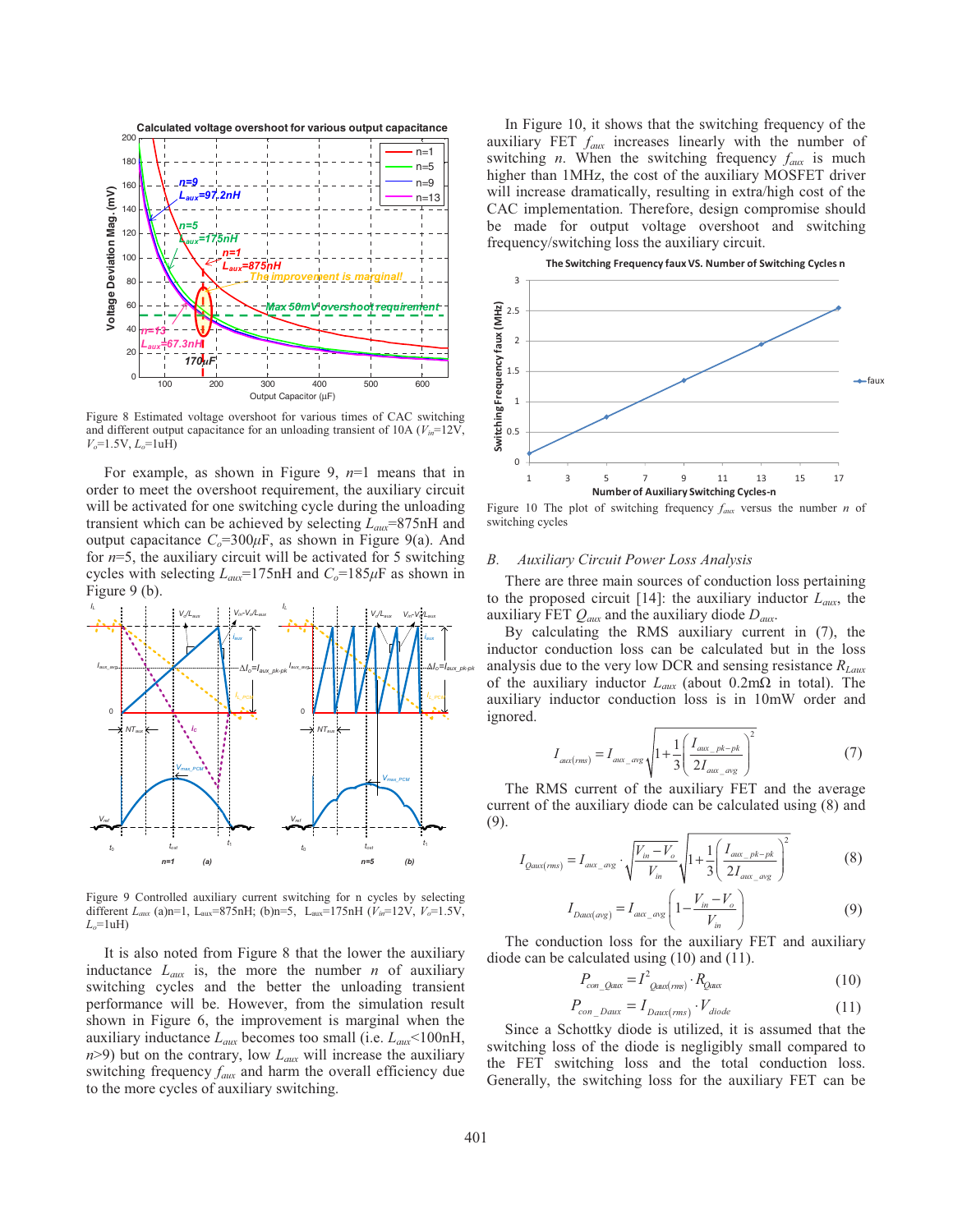calculated using (12), where, *Trise* is the rise time of the auxiliary FET and Ion is the instantaneous auxiliary current when  $Q_{aux}$  is turned on, respectively.  $T_{fall}$  equals the typical fall time of the auxiliary FET.  $I_{off}$  equals the instantaneous auxiliary current when  $Q_{aux}$  is turned off, which is equal to the peak auxiliary current.

$$
P_{sw\_Qaux} = \frac{1}{2} f_{aux} \cdot V_{in} \cdot \left( T_{rise} \cdot I_{on} + T_{fall} \cdot I_{off} \right) \tag{12}
$$

Because of the zero turn-on current under BCM operation of the CAC, the switching loss of the auxiliary FET can be simplified in (13).

$$
P_{\text{sw}\_\text{Qaux}} = \frac{1}{2} f_{\text{aux}} \cdot V_{\text{in}} \cdot T_{\text{fall}} \cdot I_{\text{off}} \tag{13}
$$

In Figure 11, according to the previous equations, the power loss analysis is shown for comparison between the proposed control strategy (BCM) and the existing control scheme (CCM). The conduction loss of auxiliary MOSFET and the Schottky diode, MOSFET switching loss and total losses are represented as Pcon\_Qaux, Pcon\_Daux, Psw\_Qsw and Total\_PCM for the proposed control strategy, while, Pcon Qaux', Pcon Daux', Psw Qsw' and Total CCM for the existing control scheme [14]. It is noted that the conduction loss of the auxiliary diode is unchanged (Pcon\_Daux and Pcon\_Daux' coincide in the figure) using the proposed scheme because of the same average current. The conduction loss of the auxiliary MOSFET using proposed BCM PCM controller is higher than that of the auxiliary MOSFET controlled by existing scheme [14] due to the larger inductor current ripple, thus, the RMS current value. However, compared to the existing scheme, the switching loss of the auxiliary MOSFET and the total losses are reduced using the BCM PCM controlled CAC. It is also worth noting that the auxiliary FET switching loss is independent on the load current level.



Figure 11 Comparison results of loss breakdown based on different control schemes (the power circuit design parameters:  $V_o=1.5V$ ,  $f_s=450kHz$ ,  $L_o=1\mu H$ ,  $R_L$ =1m $\Omega$ ,  $L_{aux}$ =100nH,  $RL_{aux}$ =0.2m $\Omega$ ,  $RQ_{aux}$ =30m $\Omega$ ,  $V_{diode}$ =0.32V,  $T_{fall}$ =2ns)

Although the total loss of the CAC is around 4.5W under 20A load current, the activation interval is only under unloading transient condition for couples of micro-seconds. As a result, the thermal issue will not be a big problem for this implementation.

The switching losses are simulated under different values of step unloading transients (from 10A to 20A) as shown in Figure 12. Compared to *n*=13 case, when the number of auxiliary switching cycles *n* equals 9, the overshoot is only higher by 1mV (see Figure 6) but the switching frequency *faux* and loss Psw\_Qaux are lower by 1/3. So finally, the auxiliary inductance *Laux* is chosen to be 100nH to achieve a good design, considering the trade-off between overshoot improvement and power losses.





Figure 12 The plot of switching loss of the auxiliary FET versus the number *n* of auxiliary switching cycles under various load step unloading transients (the power circuit design parameters:  $V_o = V_{ref} = 1.5 \text{V}, f_s = 450 \text{kHz}, T_{fall} = 2 \text{ns}$ )

## IV. IMPLEMENTATION OF THE PROPOSED STRATEGY CONTROLLED AUXILIARY CURRENT

The diagram of the proposed BCM PCM strategy to control the CAC is shown in Figure 13. To set the peak current level of the auxiliary current, the load step value is required to be sensed/calculated. The ac component of the capacitor current during load transient is an alternative representation of the load step  $\Delta I_o$ . So the capacitor current can be rebuilt by active filtering the output voltage (considering ESR in  $(14)$ ) with an extra pole provided by  $C_f$ to attenuate the switching noise.

$$
C_{1C} \cdot R_{1C} = \left(\frac{C_o}{k}\right) \cdot \left(ESR \cdot k\right) = C_o \cdot ESR \tag{14}
$$

The output of the capacitor current sensor  $i_{Csen}$ , in relation to the actual capacitor current  $i<sub>C</sub>$  is equated in (15).

$$
i_{Csen} = \frac{R_{2C}}{k} i_C
$$
 (15)

Also, an improved capacitor current sensing circuit [14] can be applied in this implementation.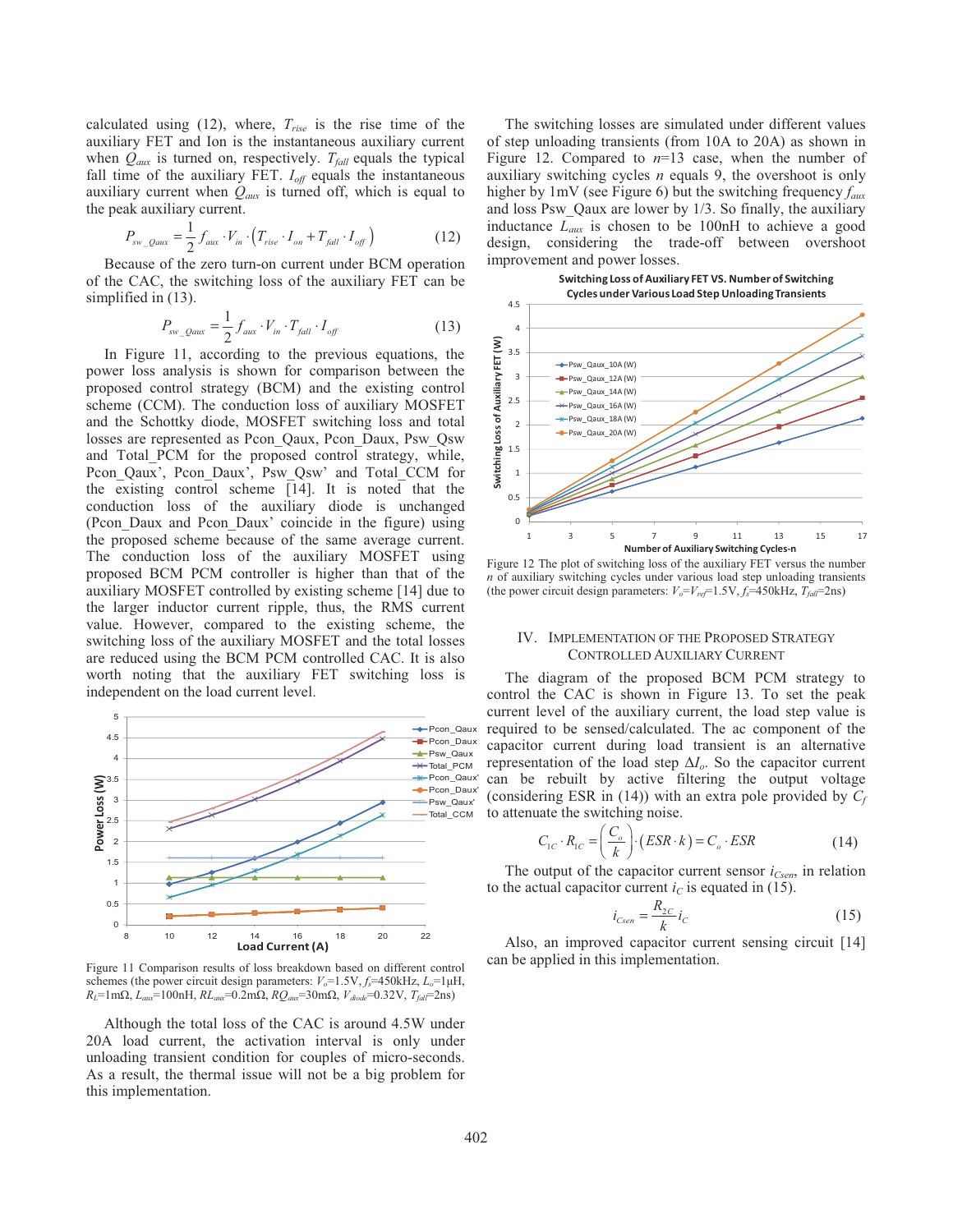

Figure 13 Hardware implementation of the proposed BCM PCM CAC

The *nCounter* (for counting the cycles of switching) generates the *TransDetect* signal to hold the *Iaux\_pk-pk* value. A differential OPAMP amplifies the voltage across the current sensing resistor  $R_{Laux}$  to equalize the auxiliary current  $i_{aux}$ , which is compared with *Iaux\_pk-pk* and *GND*. And an SR flipflop is used to create the PWM signal to the auxiliary driver for switching *Qaux* and implement the BCM operation. When the *nCounter* reaches *n* (that is, the desired number of auxiliary switching cycles), the *nEnable* (*OUT*) signal of *nCounter* will 1) deactivate the auxiliary current; 2)reset the *EN* signal; and 3)generate the CBC PWM signal for Buck converter.

# V. SIMULATION AND EXPERIMENTAL VERIFICATIONS

In order to verify the functionalities of the proposed control strategy, a Buck converter with/without CAC undergoing unloading transient condition is simulated. And the simulation results are shown in Figure 14 and Figure 15 for comparison between the normal CBC controller in [14] and the proposed control scheme with BCM PCM CAC during 10A unloading transient. The design parameters are listed as follows:  $V_{in}$ =12V,  $V_o$ = $V_{ref}$ =1.5V,  $f_s$ =450kHz,  $L_o=1 \mu H$ ,  $R_L=1 \text{ m}\Omega$ ,  $C_o=200 \mu F$ ,  $ESR=0.1 \text{ m}\Omega$ ,  $ESL=100 \text{ pH}$ ,  $L_{aux}$ =100nH,  $R_{Laux}$ =0.2m $\Omega$ ,  $R_{Qaux}$ =30m $\Omega$ ,  $V_{diode}$ =0.32V,  $T_{fall}$ =2ns and  $n=9$  (using equation (5),  $V_{in}$ - $V_o/V_{in} * L_o/L_{aux} = 8.75$ ). And the Type III compensator in the CBC controller is well-designed with 75 kHz bandwidth and 60° phase margin in [14].

In Figure 14, the previously discussed CBC control technology is employed for optimal response of the single phase Buck converter. The overshoot is  $175 \text{mV}$  with  $13.6 \mu s$ settling time under a 10A step-down load transient case.



transient without CAC for a single phase Buck converter

Applying the proposed BCM PCM controlled CAC, the output voltage overshoot is reduced to 45mV and the settling time is reduced to 6.6 $\mu$ s, compared to the CBC controlled Buck converter without CAC. In other words, the overshoot and the settling time are improved by 74.2% and 51.5%, separately.



Figure 15 Simulation results of CBC controller under 10 A ->0 A unloading transient with proposed CAC for a single phase Buck converter

A Buck converter with 12V input and 1.5V output prototype is built with CAC using the same parameters in the simulation. Experimental results are shown in Figure 16 and Figure 17, under the unloading transient between full load (10A) and no load. Using the proposed BCM PCM CAC, the overshoot is decreased from 180mV to 45mV (a reduction by  $75.0\%$ ) and the settling time is shortened from 13.6 $\mu$ s to 6.3 $\mu$ s (a reduction of 54%), compared with the optimal response provided by an analog CBC controller without CAC (discussed in [14]). And the number of switching is predictable using (11) and in the experiment the rounded off number *n* is 9.